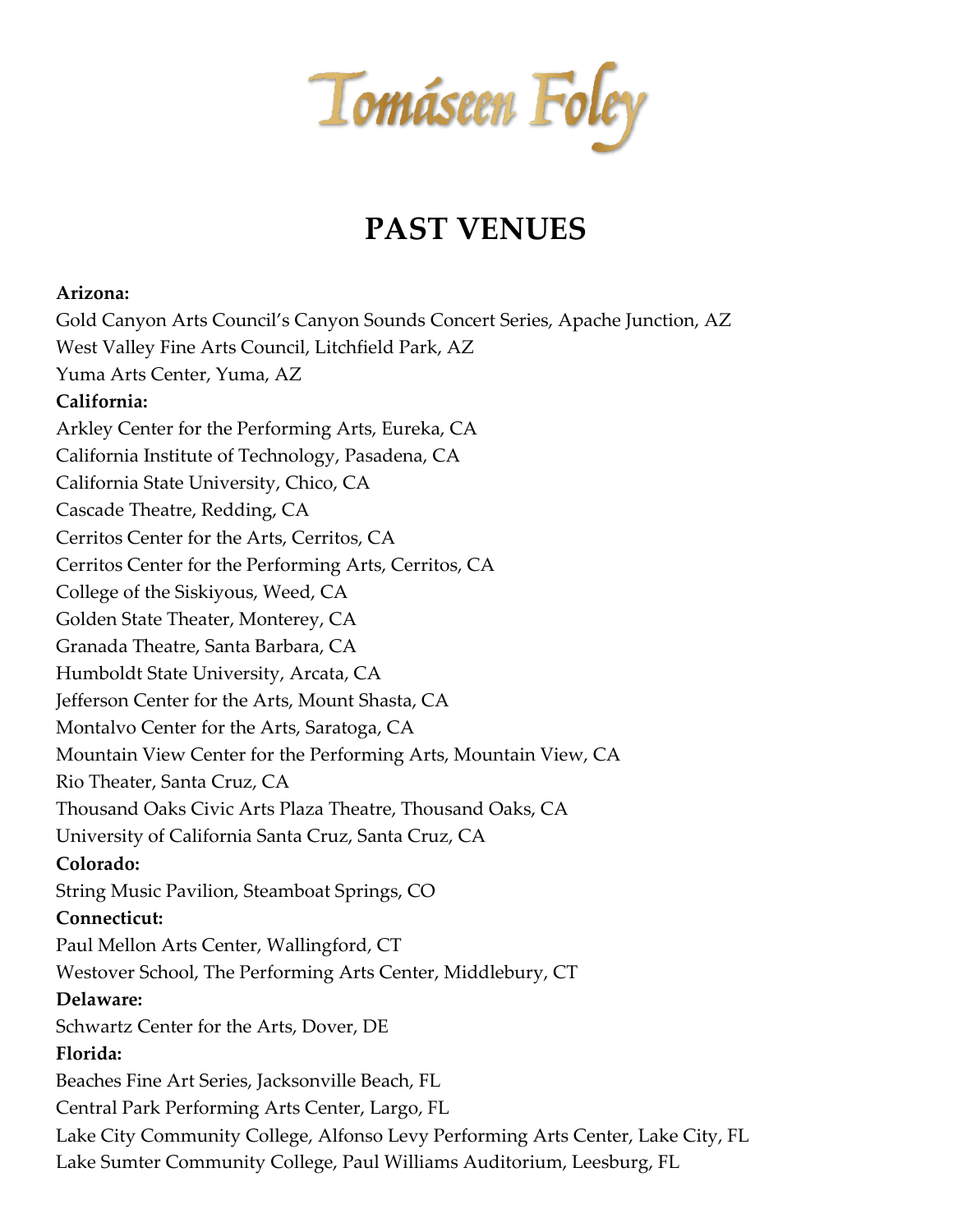Largo Cultural Center, Largo, FL North Florida Community College Artist Series, Van H. Priest Auditorium, Madison, FL Society of the Four Arts, Palm Beach, FL St. Thomas Aquinas Bienes Center for the Arts, Fort Lauderdale, FL Tarpon Springs Performing Arts Center, Tarpon Springs, FL **Georgia:** University of West Georgia, Townsend Center for the Performing Arts, Carrollton, GA **Illinois:** College of Lake County, James Lumber Center for the Performing Arts, Greyslake, IL Lewis and Clark Community College, Godfrey, IL Millikin University, Kirkland Fine Arts Center, Decatur, IL U.S. Department of Energy, Fermilab Arts Series, Batavia, IL University of Illinois, Springfield, IL **Indiana:** Manchester College, North Manchester, IN **Iowa:** Gallagher-Bluedorn Performing Arts Center,Cedar Falls, IA Jackson Concert Series Muscatine, IA **Kansas:** Carlsen Center for the Performing Arts, Overland Park, KS **Kentucky:** University of Kentucky, Singletary Center for the Arts, Lexington, KY **Maine:** Caribou Performing Arts Center, Caribou, ME Strom Auditorium, Rockport, ME **Maryland:** Frostburg State University Cultural Event Series, Frostburg, MD **Massachusetts:** Bentley University, Bowles Performing Arts Series, Waltham, MA Cary Hall, Lexington, MA The Clark Art Institute, Williamstown, MA Larcom Theatre, Beverly, MA Lowell Memorial Auditorium, Lowell, MA Merrimack College, North Andover, MA Monomoy High School Performing Arts Center, Harwich, MA Nichols College Fisher Institute, Dudley, MA Plymouth Memorial Hall, Plymouth, MA Unitarian Universalist Church, Newburyport, MA **Michigan:** Gaylord Area Arts Council, Gaylord, MI Interlochen Center for the Arts, Interlochen, MI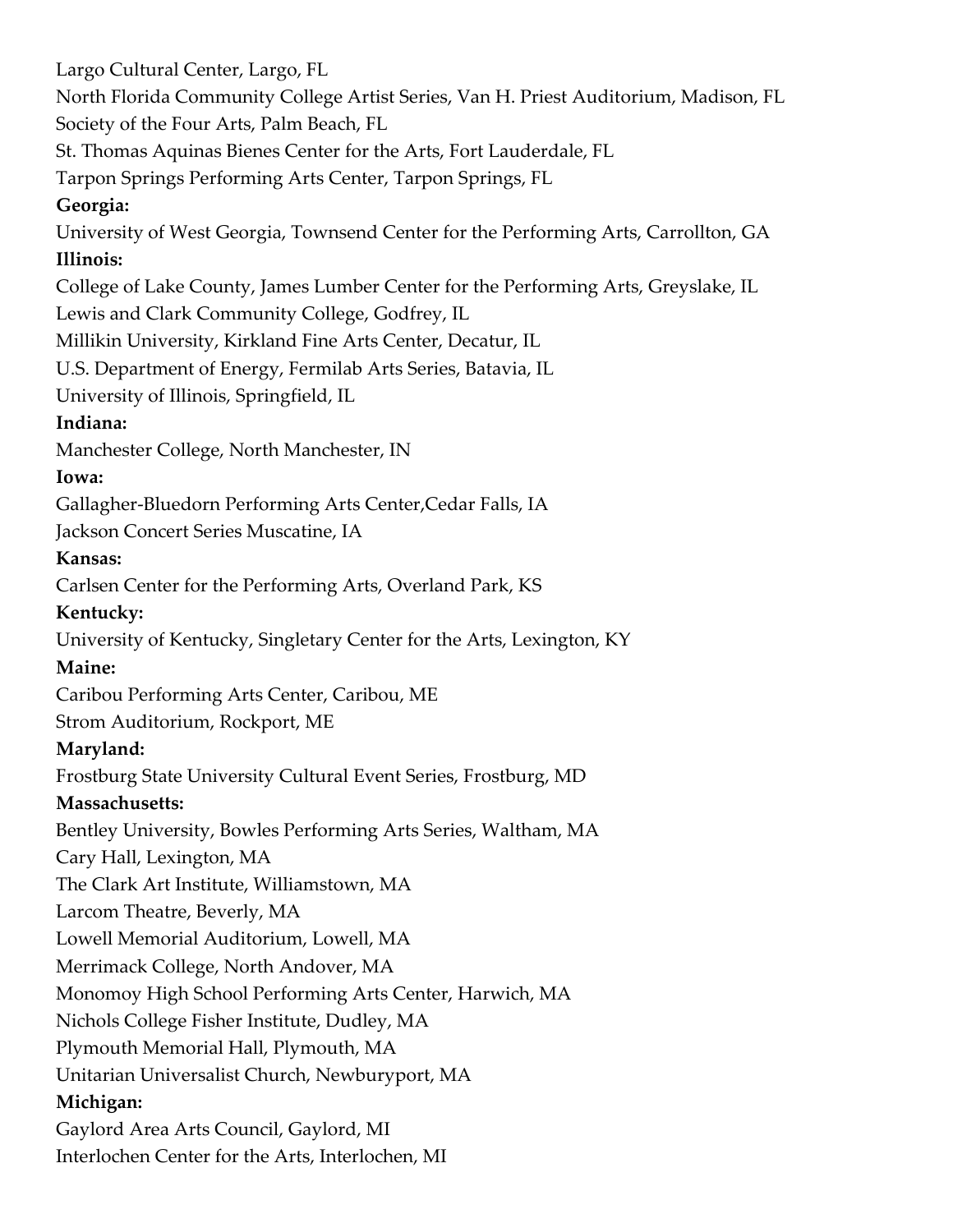River Raisin Center for the Arts, Monroe, MI **Missouri:** Grandel Theater, St. Louis, MO University of Missouri Concert Series, Columbia, MO University of Missouri St. Louis, USML Global, St. Louis, MO **Nebraska:** Crescendo Concert Series, Omaha, NE Holland Performing Arts Center, Omaha, NE Lied Center for Performing Arts, Lincoln, NE Wayne State College, Wayne, NE **New Hampshire:** The Colonial Theatre, Keene, NH St. Anselm's College, Dana Humanities Center, Manchester, NH **New Jersey:** Bergen Community College, Anna Maria Ciccione Theatre, Paramus, NJ Kean University, Enlow Recital Hall, Union NJ Sussex County Community College, Newton, NJ **New Mexico:** University of New Mexico, Albuquerque, NM **New York:** Boulton Center for the Performing Arts, Bay Shore, NY Catskill Mountain Foundation, Hunter, NY Madison Theatre at Molloy College, Rockville Centre, NY St. Bonaventure University, Regina A. Quick Center for the Arts, St. Bonaventure, NY State University of New York, Westchester Community College, Valhalla, NY Suffolk County Community College, The Lively Arts, Brentwood, NY University at Buffalo, Buffalo, NY **North Carolina:** Blumenthal Performing Arts Center, Charlotte, NC Catawba College, Rowan County Community Concert Series, Keppel Auditorium, Salisbury, NC Roxboro Arts Council, Kirby Theatre, Roxboro, NC **Ohio:** Apollo's Fire Countryside Concerts, Cleveland, OH Baroque Music Barn, Hunting Valley, OH Bop Stop at The Music Settlement, Cleveland, OH Church of the Resurrection, Solon, OH Cleveland Playhouse, Cleveland, OH Geauga Lyric Theater, Chardon, OH Huntington Playhouse, Bay Village, OH Irish Heritage Center Concert Hall, Cincinnati, OH Medina Performing Arts Center, Medina, OH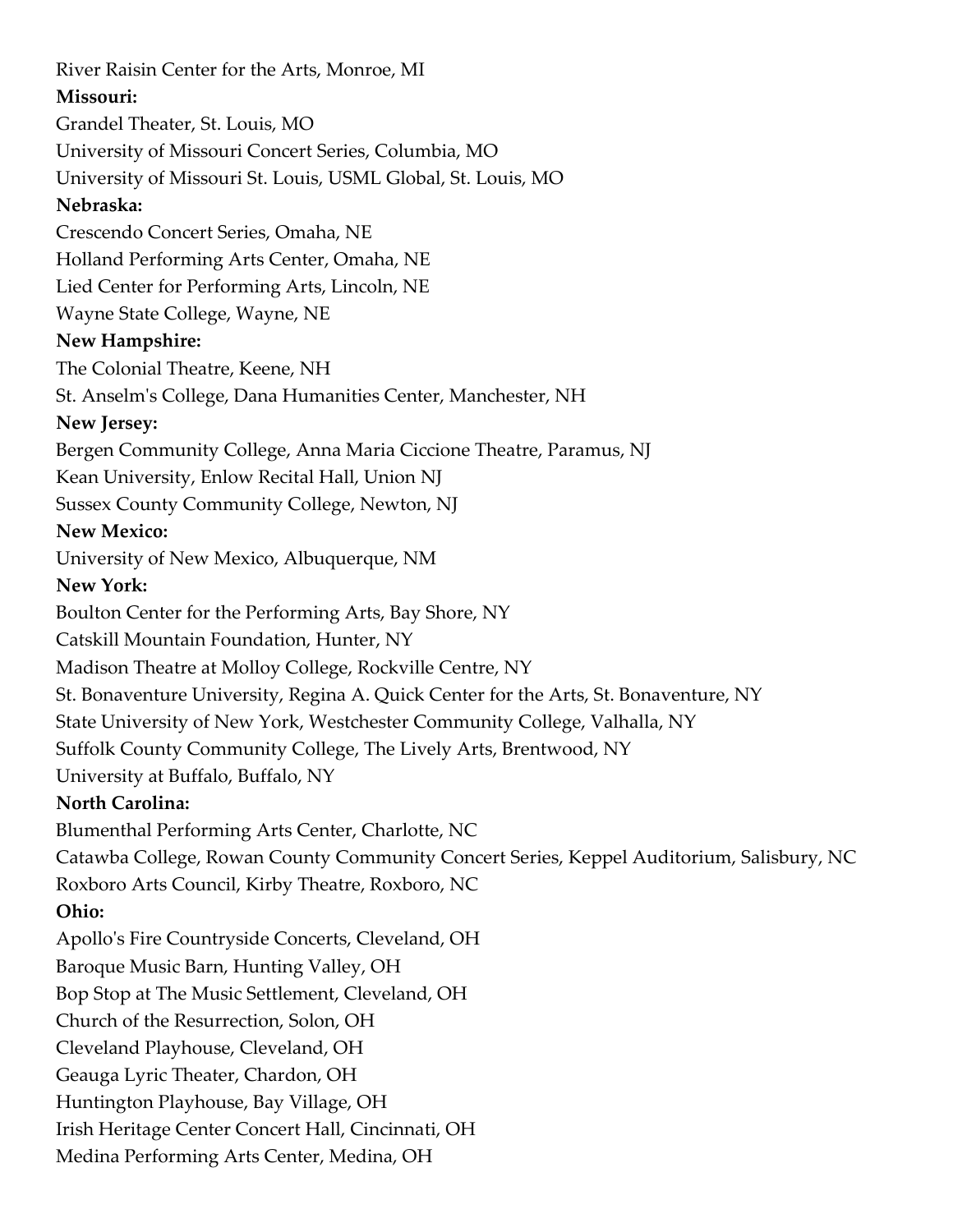Renaissance Performing Arts, Mansfield, OH Skyview Lodge Event Center, Brunswick, OH The Bath Church, Bath, OH Valley Forge High School Auditorium (with Parma Symphony Orchestra), Parma Heights, OH Veterans Memorial Civic and Convention Center, Lima, OH The Woodward Opera House, Mount Vernon, OH Zanesville Concert Association, Secrest Auditorium, Zanesville, OH **Oklahoma:** Northeastern Oklahoma State University, Tahlequah, OK Northwestern Oklahoma State Concert Series, Herod Hall Auditorium, Alva, OK Southeastern Oklahoma University, Musical Arts Series, Durant, OK The Gate, Oklahoma City, OK Tulsa Performing Arts Center, Tulsa, OK **Oregon:** Craterian Ginger Rogers Theater, Medford, OR Grants Pass Performing Arts Center, Grants Pass, OR Grizzly Peak Winery, Ashland, OR Jacoby Theater, Roseburg, OR Oregon Cabaret Theater, Ashland, OR Ross Ragland Theater, Klamath Falls, OR Tower Theatre, Bend, OR **Pennsylvania:** Bucknell University, Weis Center for the Performing Arts, Lewisburg, PA Edinboro University Performing Arts Series, Edinboro, PA Great Valley Community Educational Foundation, Malvern, PA Harrisburg Area Community College, Rose Lehrman Arts Center, Harrisburg, PA Majestic Theatre, Gettysburg, PA Misericordia University, Dallas, PA Reading Area Community College, Miller Center for the Arts, Reading, PA Scranton Cultural Center at the Masonic Temple, Scranton, PA State Theatre Center for the Arts, Uniontown, PA Strand Capitol Performing Arts, York, PA University of Pittsburgh at Johnstown, Pasquerilla Performing Arts Center Cultural Series, Johnstown, PA Washington and Jefferson College Arts Series, Washington, PA **South Carolina:** Lander University, Greenwood Lander Performing Arts, Greenwood, SC **South Dakota:** Homestake Opera House, Lead, SD **Tennessee:** Columbia State College Performance Series, Columbia, TN